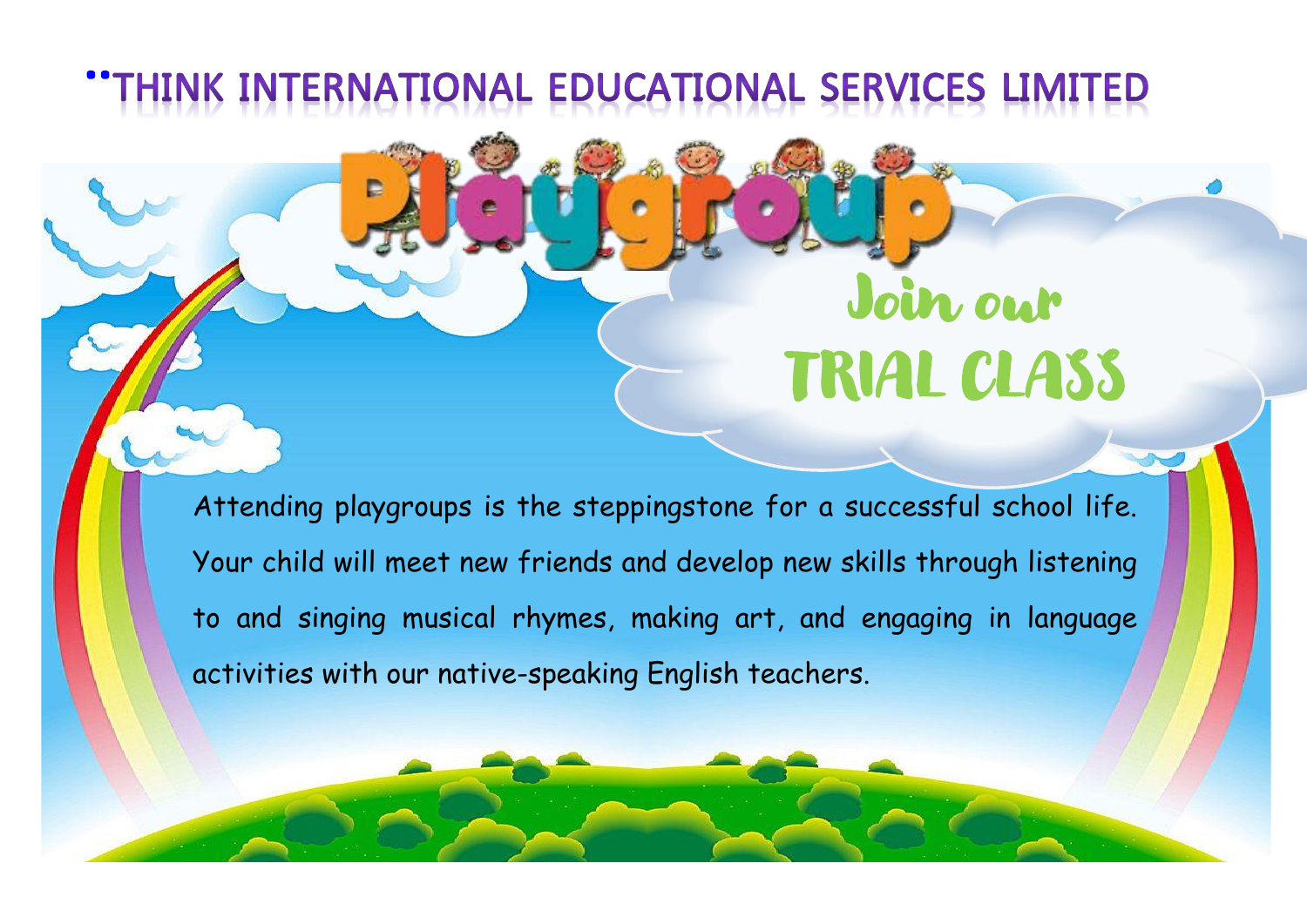### May - July 2022 (Ma On Shan)

| Program Theme: Autumn, Winter & Christmas                                                           |                                       |                                                                     |                     |  |
|-----------------------------------------------------------------------------------------------------|---------------------------------------|---------------------------------------------------------------------|---------------------|--|
| <u>Age</u>                                                                                          | <b>Class</b>                          | <b>Dates</b>                                                        | <u>Fee</u>          |  |
| 12-18 months                                                                                        | MOS01 - Saturday 9:00a.m.-10:30a.m**  | May 21<br>Jun 4, 11, 18, 25                                         |                     |  |
| 19-30 months                                                                                        | MOS02 - Saturday 9:45a.m-11:15a.m*    | July 2                                                              | $$1,680/6$ sessions |  |
| 19-30 months                                                                                        | MOS03 - Saturday 11:00a.m.-12:30p.m.* | <i><b>*No class on May 28</b></i><br>*No class on Jul 9, 16, 23, 30 |                     |  |
| *The first half-hour is for children's Free Play; the subsequent hour is for Planned Activities.    |                                       |                                                                     |                     |  |
| $*$ The first hour is for Planned Activities; the subsequent half hour is for children's Free Play. |                                       |                                                                     |                     |  |
| #Limited enrollment. Subject to availability.                                                       |                                       |                                                                     |                     |  |

#### Notes:

- 1. All fees paid are non-refundable. There are no make-up classes or refund for absentees.
- 2. Each child must be accompanied by one adult only.
- 3. When Tropical Cyclone Warning Signal No. 3 or above, or when Red or Black Rainstorm Warning Signal is hoisted, classes will be cancelled; and make-up classes will be scheduled on a later date.
- 4. If the Red or Black Rainstorm Warning Signal is issued while kindergarten is in session, playgroup children will continue their session until normal dismissal time.
- 5. #Limited enrollment. Subject to availability.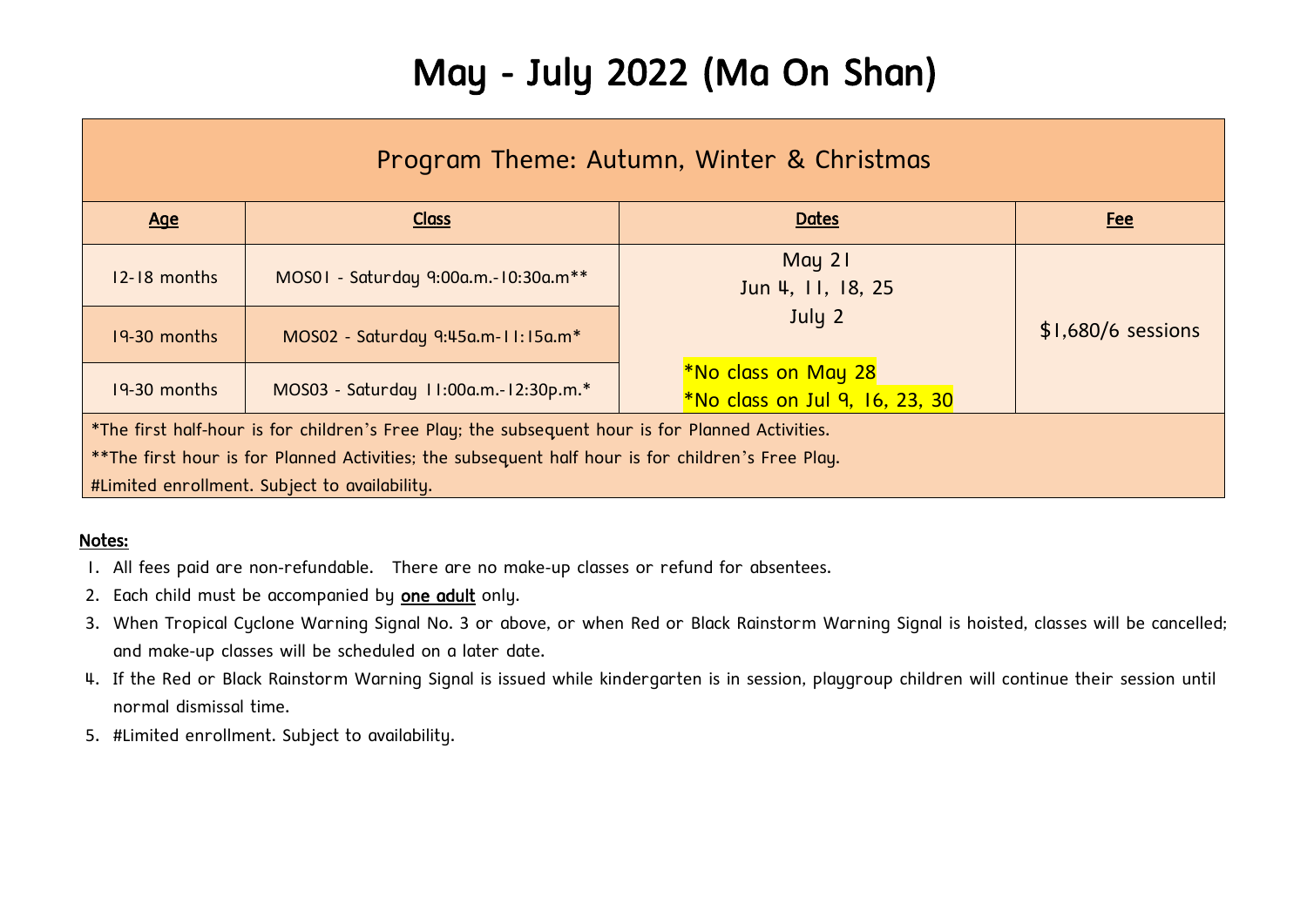

## **LEARNING CONTENTS**

| Age                 | Learning activities                                                                                                                                                                                                                                                                                                                                                                                                                                                                                                                                                                                                                                                                                                                                               | Remarks                                                                                                      |
|---------------------|-------------------------------------------------------------------------------------------------------------------------------------------------------------------------------------------------------------------------------------------------------------------------------------------------------------------------------------------------------------------------------------------------------------------------------------------------------------------------------------------------------------------------------------------------------------------------------------------------------------------------------------------------------------------------------------------------------------------------------------------------------------------|--------------------------------------------------------------------------------------------------------------|
| $12 - 18$<br>months | Language exposure: simple words and phrases related to 'myself, family and friends<br>Language (listening and speaking): words and phrases related to 'myself, family and friends, naming self and family<br>members<br>Concepts: size (big/small), direction (up/down), numbers (counting body parts), shapes (circle, triangle, square,<br>rectangle), volume (loud/soft), length (long/short), sameness, speed and tempo (fast/slow)<br>Physical skills: tripod grip, going up steps (with support)<br>Social skills: sharing (with support), turn-taking, greeting others<br>Practical life: pouring and squeezing (transferring water)<br>Sensorial development: primary colors, secondary colors, sense of touch (hard/soft), sense of touch (round/pointy) | These are<br>accompanied<br>classes. All<br>children must<br>be accompanied<br>by ONE adult at<br>all times. |
| $19 - 30$<br>months | Language (listening and speaking): words and phrases related to 'myself, family and friends, naming the teacher and<br>friends<br>Concepts: a pair, size sequence (big/medium/small), density (float/sink), numbers (counting body parts), shapes<br>(oval/circle), pitch (high/low)<br>Physical skills: making intentional strokes (pre-writing skill), squatting, and getting up<br>Social skills: greeting others, turn-taking, sharing (with reminders)<br>Practical life: spooning (transferring objects with a spoon)<br>Sensorial development: mixing colors, sense of touch (rough/smooth)                                                                                                                                                                |                                                                                                              |

Please complete the attached Application Form.